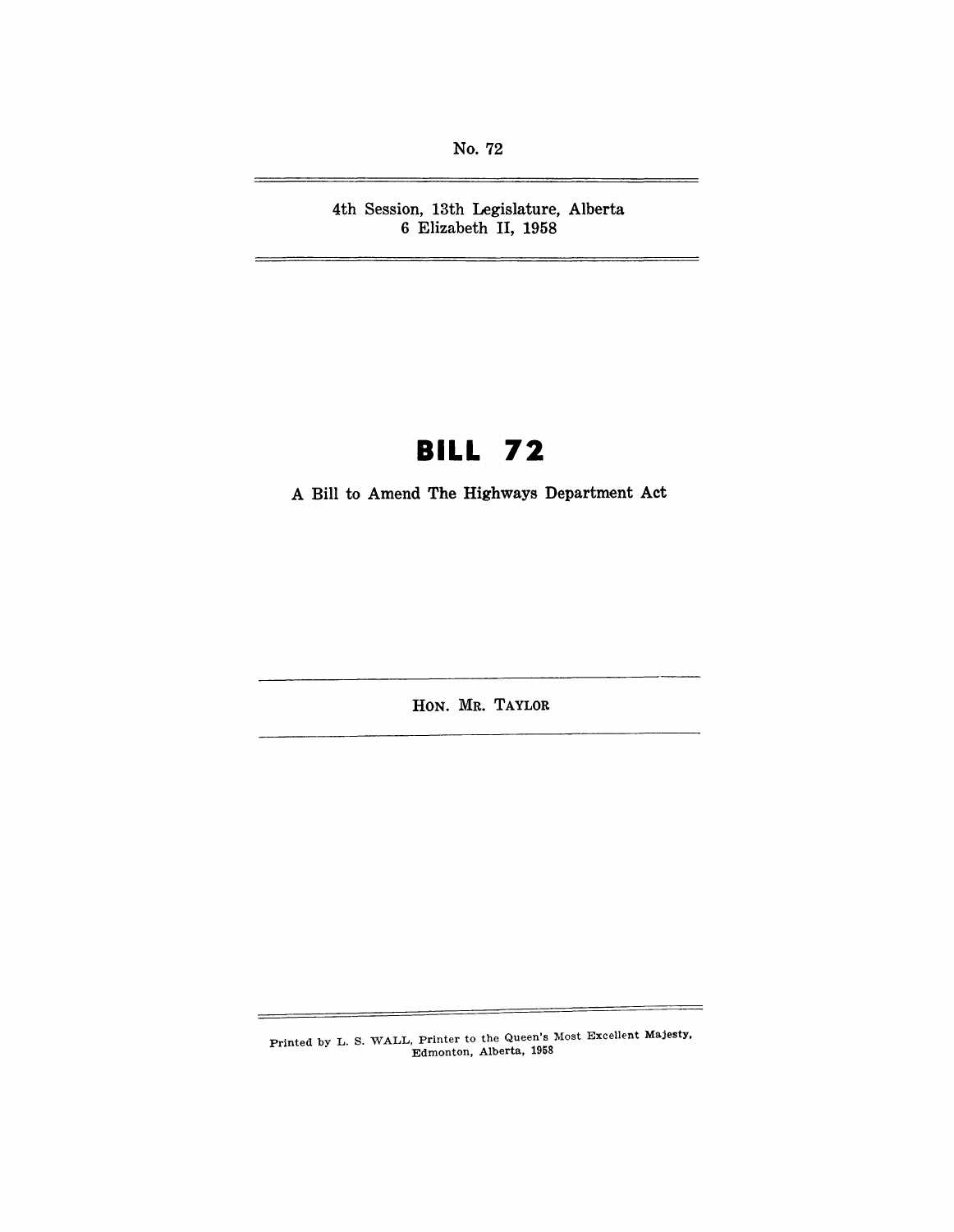**Explanatory Note** 

**z.** Section 11 of The Highways Department Act authorizes the Minister to dispose of machinery, etc., purchased out of the stock advance fund, but no authority is presently given for the similar disposition of assets otherwise acquired.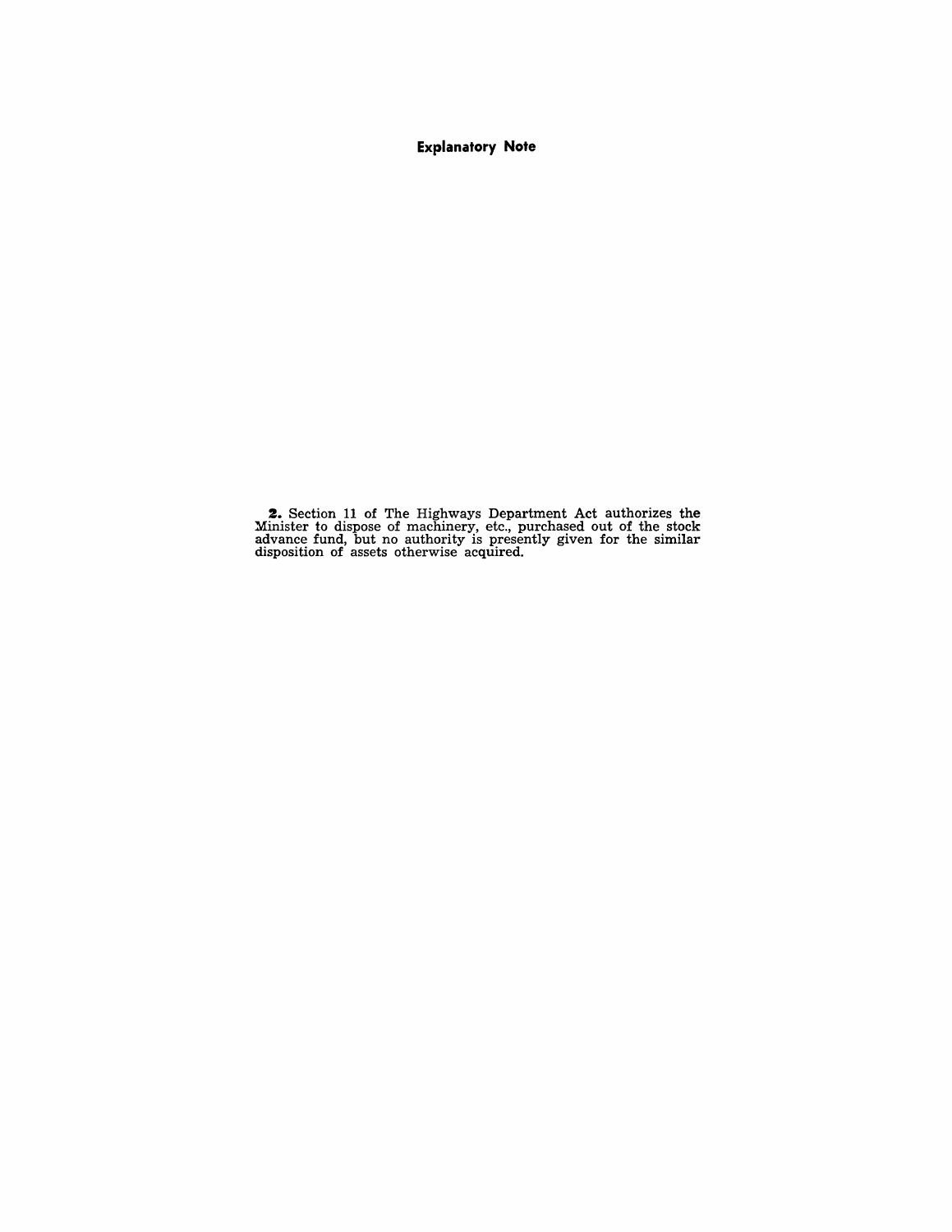### **BILL**

#### No. 72 of 1958

An Act to amend The Highways Department Act

#### *(Assented to* , 1958)

**HER** MAJESTY, by and with the advice and consent of the Legislative Assembly of the Province of Alberta, enacts as follows:

*1 .• The Highways Department Act,* being chapter 140 of The Revised Statutes of Alberta, 1955, is hereby amended.

**2.** The following new section is added immediately after section 6:

*"Ga.* Where machinery, equipment, stock or material not acquired by purchase out of the stock advance fund is no longer required, the Minister may sell or otherwise dispose of it on such terms and conditions as he deems proper and the proceeds, if any, of the sale or disposition form part of the General Revenue Fund.".

**3.** This Act comes into force on the day upon which it is assented to.